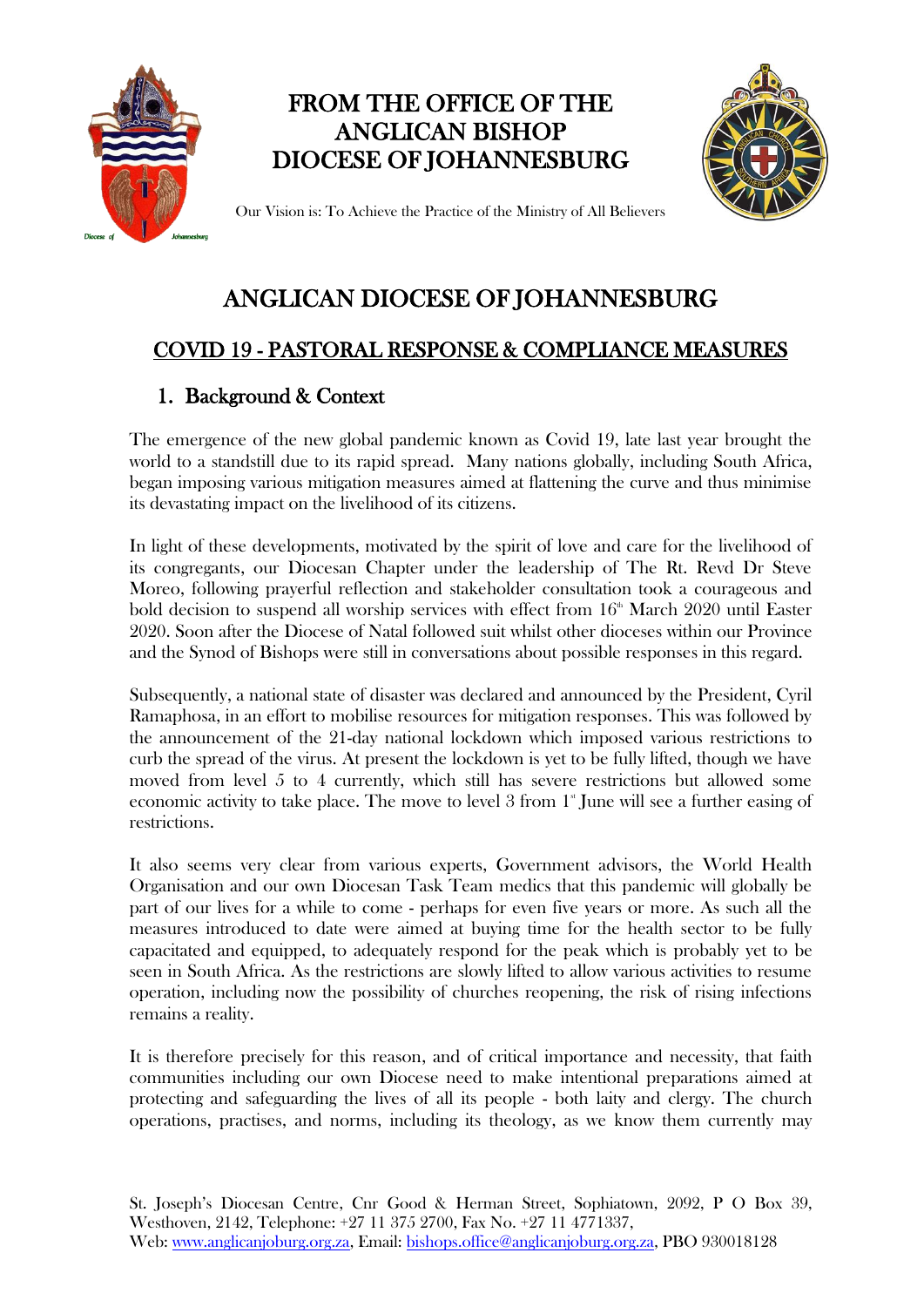need to be drastically and urgently transformed and adapted to a 'new normal' as we continue church, taking cognisance of the Covid 19 virus.

## 2. Challenges arising from the pandemic and mitigation measures

Whilst the various mitigation measures introduced by Government were aimed at protecting and safeguarding the lives of its citizens, in some cases these have had unintended and devastating consequences. The faith communities including the Anglican Communion, Province and her Dioceses have not been immune to these challenges and consequences which have brought serious strain in many aspects.

## i. Worship & Fellowship

Theologically and as part of our practise, we are both the Church gathered and scattered. We gather for collective spiritual nourishment and growth through the Sacraments and Word but also for fellowship and the nurturing of relationships among the believers. The purpose is so that we may become as disciples the lifegiving and living presence of Christ in our communities as they face the various social ills and challenges of our time. We therefore draw strength from both worship and fellowship for service and mission.

In an attempt to curb the spread of the virus we as faith communities have been unable to gather physically for worship and fellowship and this has put strain on our spiritual enrichment and empowerment, especially regarding the power of collective fellowship. Hence many are experiencing spiritual malnutrition and dehydration but the various creative efforts made by our priests and church leaders, since the emergence of this pandemic, to sustain the spirituality of our congregations needs to be commended and encouraged. However, across the Diocese as a whole the gap is still very wide, due to accessibility challenges in a number of our communities.

## **ii.** Pastoral Care Ministry

Pastoral Care is one of the core and essential ministries in providing care and support to the vulnerable and weak within our communities. The pastoral model is strongly rooted in human contact and presence, hence the sick, bereaved, broken are visited by pastoral teams and clergy.

Since the lockdown and movement restrictions, clergy and pastoral teams have been unable to physically visit to provide pastoral counselling and support to those in need. However, there has been some creative measures introduced to provide pastoral support and bereavement journeying, though its reach is very limited depending on the socio-economic context of the community.

The restrictions on numbers and timing and place of funeral services have also had a very challenging emotional, psychological and relational impact for many families and communities including the parishes.

#### **iii.** Social Witness

The Church since its inception has been a very strong social witness agency through its prophetic witness but also through its practical social response initiatives. Many churches, as part of poverty alleviation mechanisms, have been running mission programs providing various social responsibility services including but not limited to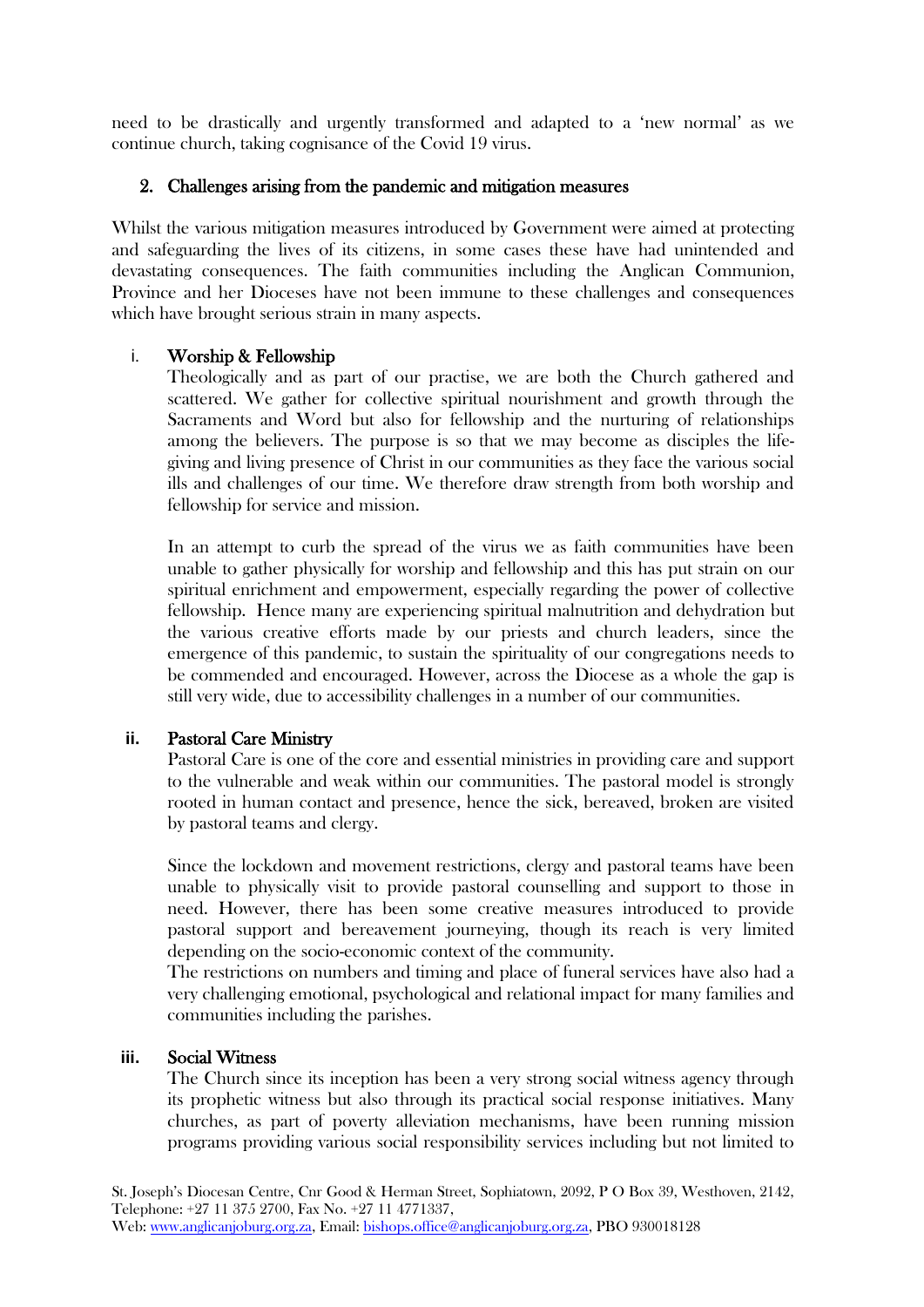food gardens, feeding schemes, woman empowerment, entrepreneurship enrichment, youth development etc. These initiatives sadly, have all had to be suspended during the lockdown period.

The lockdown restrictions have brought to the fore what we all already knew – the devastating impact of poverty and unemployment in our country and within our communities. The great need of and distribution of food parcels by various entities have also been testimony to this, but more so the effects and impact of corruption and greed by government officials and business entities have been clearly visible even during this pandemic.

The practical social interventions by various non-governmental bodies and stakeholders including some government entities and the Church is commendable. Also, the establishment of various Covid 19 response funds, including the Solidarity Fund by the President, to mitigate the devastating impact of this pandemic for ordinary citizens has indeed been of significant importance and help.

#### iv. Sustainability

All faith communities, including the Church as a whole, rely heavily on the income and contributions from its members to sustain its mission and ministry activities including the three outlined above. These entail the weekly collections, monthly tithes and/or dedicated giving, donations and special offerings of various kinds. Very few parishes have additional external income streams such as endowments, investments and commercial entities of various kinds. However, these streams may now be impacted and limited due to the overall global and local economic effect as a result of this pandemic, especially as South Africa was recently downgraded by Moody's.

The emergence of the Covid 19 pandemic and the subsequent mitigation measures outlined in the lockdown restrictions, especially the suspension of all public gatherings including the religious sector, has had a serious and devastating impact for the financial sustainability for many faith communities including our own Diocese. The consequence of not gathering has substantially reduced income in a number of parishes and subsequently this has affected parish contribution to the Diocese I a number of cases. However, it has been noted that those parishes with a strong electronic banking system and processes of giving and contributing of congregants via EFT have had minimal impact.

The Diocesan Finance Board and the Diocesan Board of Trustees have been in engagements with various Diocesan and Provincial stakeholders to ascertain the local and collective Diocesan financial effect and to explore possible and feasible mitigation measures for our context. There are various proposals being considered or implemented to minimise the impact and so ensure the ongoing sustainability of our Diocese.

Nevertheless, in taking the livelihood and wellbeing of our members and congregants seriously, the Covid 19 compliance measures, introduced and aimed at managing the spread and impact of this pandemic in our communities, need to be strictly adhered to by our Diocese even as we shortly move to level 3. The implementation of safety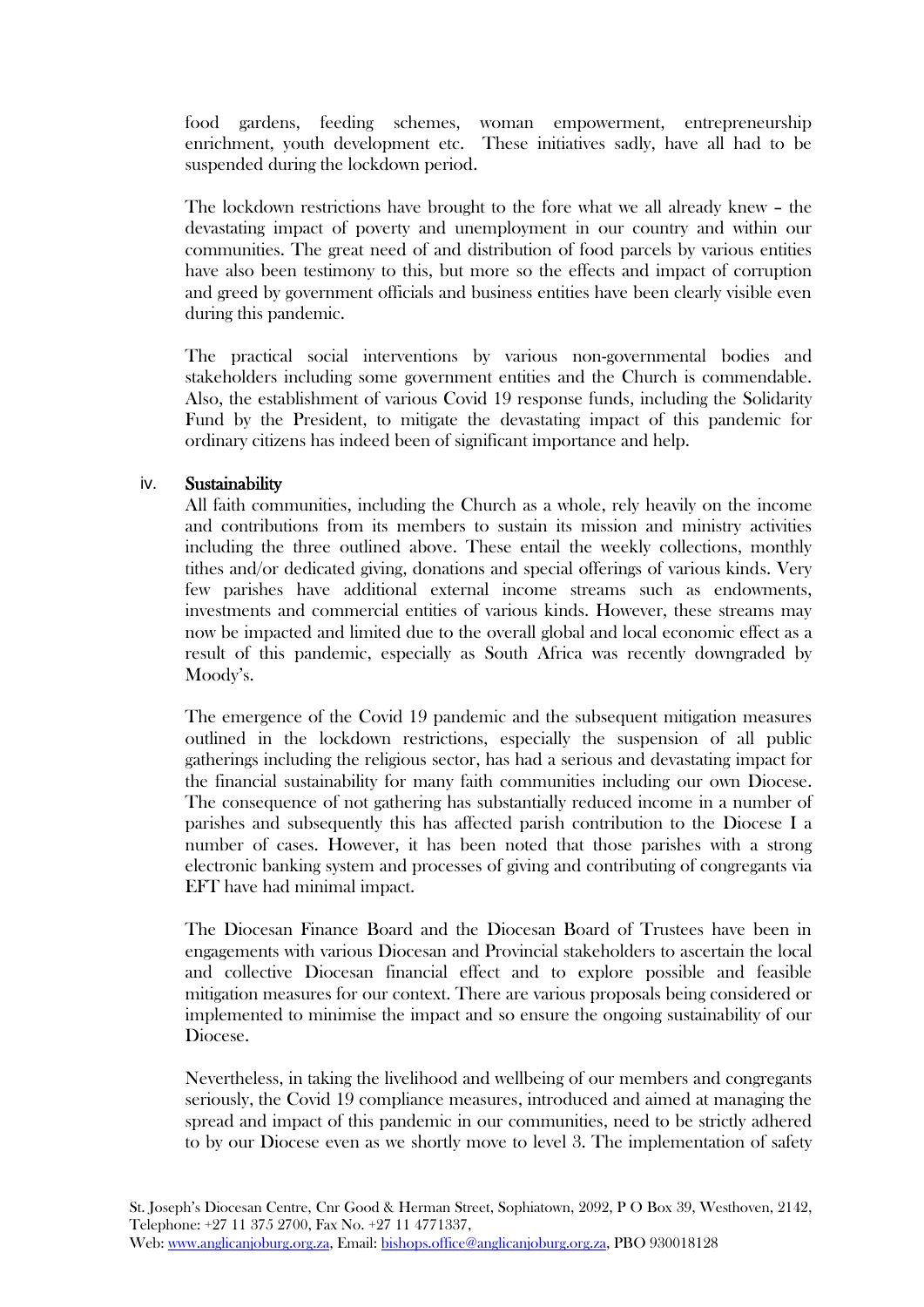measures - especially as these need to be put in place before we can return to our worship spaces - come with a cost factor and sadly, the revised parish budgets have not realistically taken this into consideration.

In the ongoing reviewing process of parish and diocesan budgets for 2020 and beyond, these costs need to be prioritised and treated as mandatory and not optional. These may include, but are not limited to, equipment, communication and human resource activity.

## 3. Covid 19 Return to Church Compliance Measures and Recommendations

With level 3 allowing for a return to places of worship, albeit with restrictions, the fundamental question to ask is - are we ready to resume operations and implement compliance measures? It would seem, bearing in mind our experience of funeral services, much needed preparation is required by parishes to fully implement compliance measures.

## Numbers & Time Limitations

Parishes need to reflect on potentially having more frequent and restructured services possibly on Saturday and weekdays as well as Sundays to accommodate the 50 people allowed at any one time. This will affect revised times depending on the availability of members and clergy. Parish clergy and leadership teams need to plan accordingly in this regard as any 'new normal' will directly affect clergy, parish ministers, servers, choir, musicians and organists.

## General & Overall Care - Health & Safety Measures (incorporating the SACC reflections)

Attendance Register & Contact Tracing

 A register of attendees per service with personal contactable details of attendees needs to be maintained and archived for contact tracing.

Building Cleanliness

- Cleaning with detergents of all buildings before and after services to thoroughly sanitise the Church for each congregation.
- Floors, pews/benches/chairs need to be wiped down before and after services with cloths soaked in disinfectant.
- Clean and disinfect frequently touched objects and surfaces.
- Make sure that the Church is well ventilated by opening windows bear in mind some churches limitations and the onset of our winter months.
- Safety bins to be provided with plastic liners to be easily and safely disposed of after each service.
- Recommended that services are reduced to a maximum of ONE hour to allow at least 30 minutes between services for cleaning and disinfecting. Ensure the correct number of staff to implement.

Ablutions

- Ensure adequate supply of 70% alcohol-based hand sanitisers.
- Soap, water, and paper towels (no cloth towels) must be provided. Hand towels to be disposed of in a bin with a lid.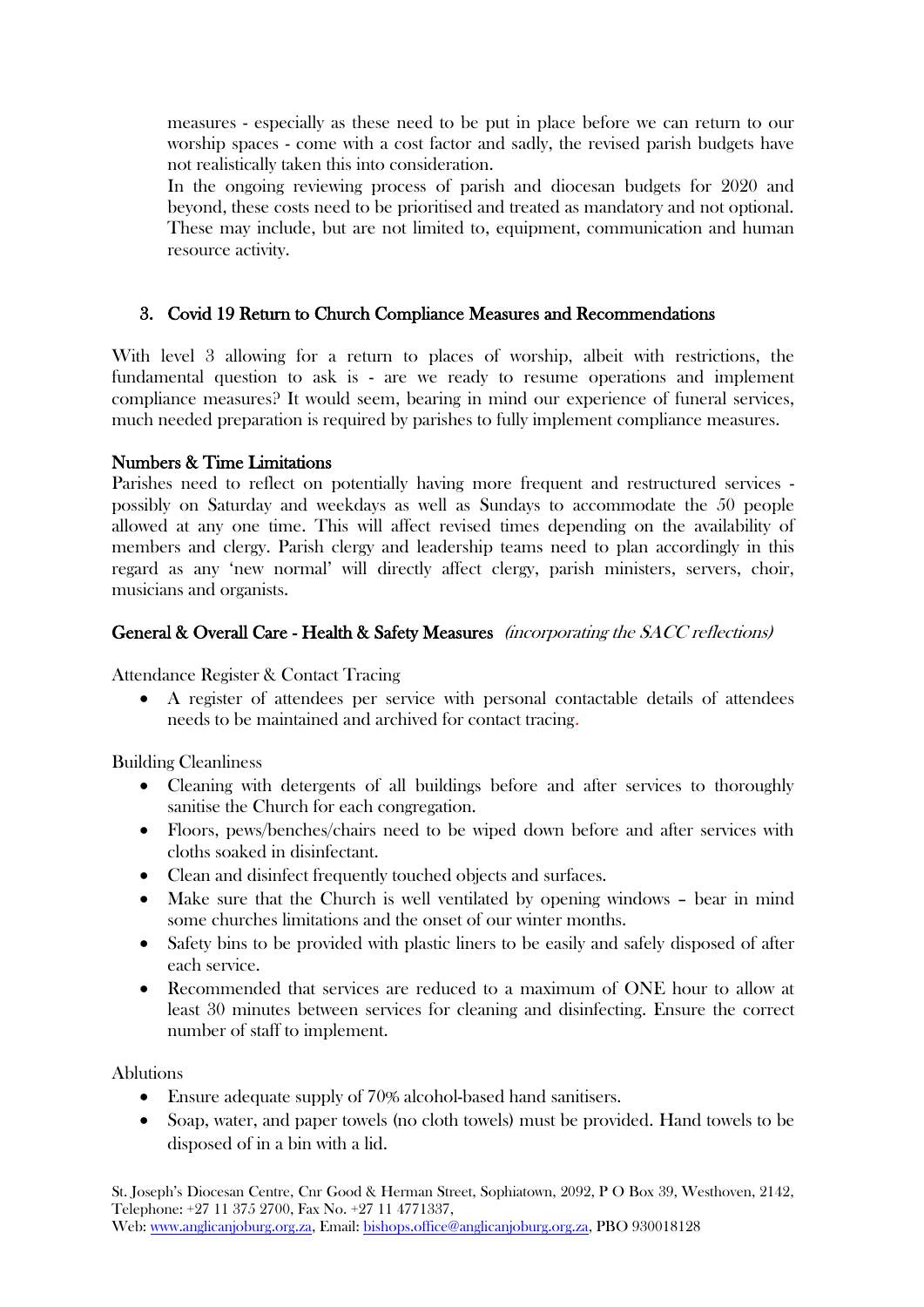Even in the most remote congregations, sanitizing will be required. Ideally, running water and handwashing with liquid soap ought to be used in this process.

Church Entrances

- Door stewards must wear gloves, and wash their hands often with soap and water for at least 20 seconds or use alcohol-based hand sanitiser.
- Provision of sanitisers at all entrances.
- Stewards to control the numbers entering based on social distancing requirements as per the regulations and assist with registering for tracing purposes.
- Advise forehead thermometer screening and manage process should someone have a temperature.

Controlling people-to-people transmission

- Sacristans need to be particularly careful in their preparation of the sacred vessels and the elements to be used in a service and both hygiene and sanitizing must be strictly observed.
- Sacristans, Lay Ministers, and Servers must observe a similar discipline. Should a second or even third service follow, all the precautions observed for preparing for the first service shall apply.
- People need to be actively discouraged from attending if they have an illness or infection of any kind. No one with cold symptoms should attend services.
- Anyone with close contact with people who are showing such symptoms in the past 14 days should also be dissuaded from attending.
- Use of masks -everyone entering the Church must wear a face mask to cover the nose and mouth completely.

Social Distancing

- Social distancing must be maintained as per regulatory guidelines the size of the church and social distancing requirements will determine the number in the congregation which may be lower than 50 people.
- Mark out pews for appropriate seating distancing.
- Only persons belonging to families (who live together currently without social distancing norms) may sit together.

Leading Worship

- All members of the parish need to be trained, educated and reminded about precautions and should be kept up to date with government regulations.
- Limit the number of people on duty and the recommendation is that those over 60 and most vulnerable should stay at home.
- All clergy and parish ministers on duty, must sanitize before the service, at the preparation of the elements for the Eucharist and after receiving Communion.
- The Presider/preacher should ideally be the same person.
- Limit contact with others as far as possible.
- After disrobing, clergy shall again wash their hands with soap under running water for at least 20 seconds or where this is not possible, a sanitizing liquid must be used.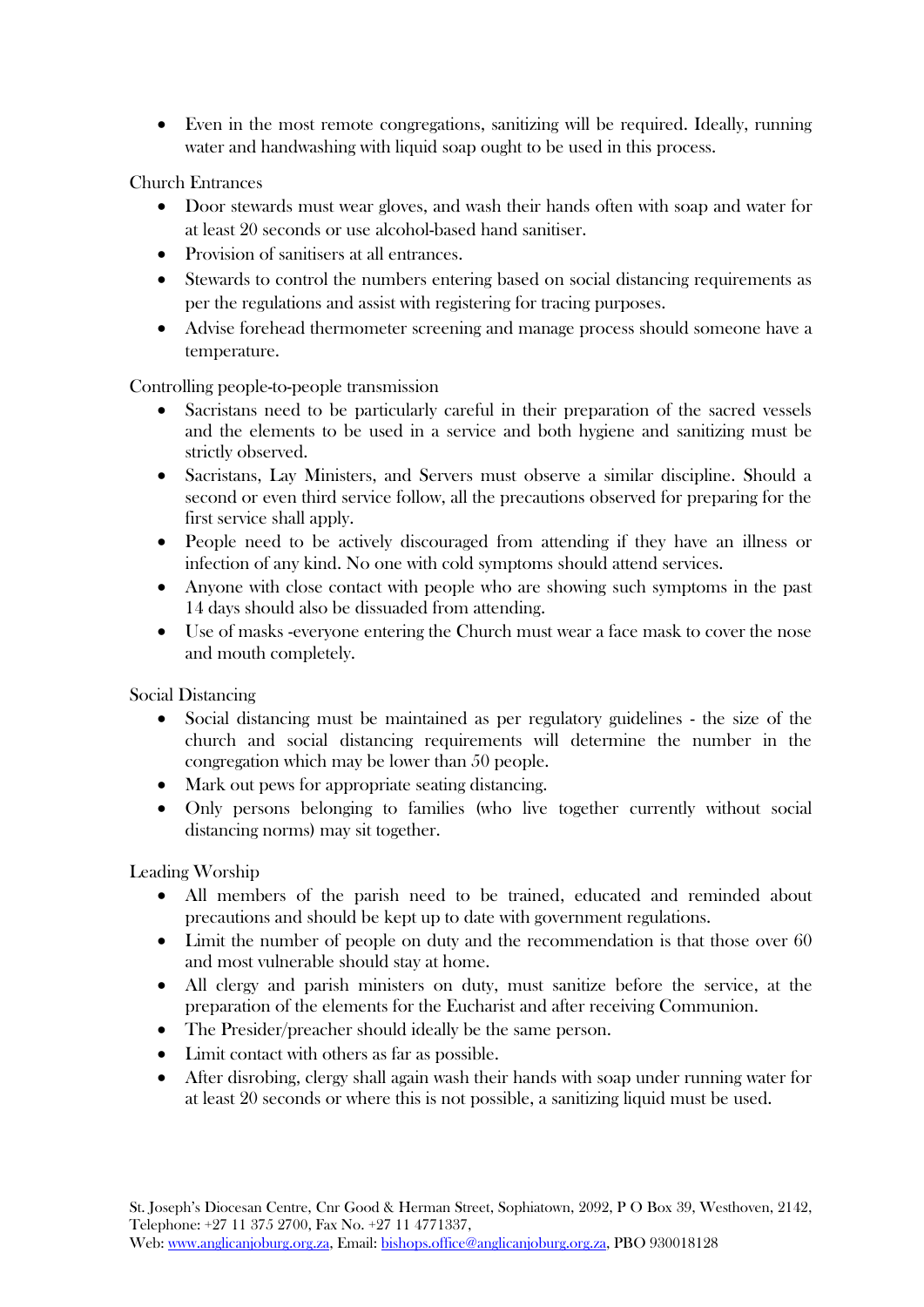Holy Communion

- Physical distances to be strictly observed, with no hand contact during the service, especially at the peace as was observed pre-lockdown.
- Communion in one kind should continue as was the case before the level 5 lockdown, with no kneeling at the altar rail, but instead standing in a single file observing a two-meter distance between each person. The clergy to administer the Sacrament at a safe distance, and only place the host on the hand of the recipient and NOT the tongue.
- Churchwardens/ushers/stewards must ensure the orderly approach to the distribution point and the safe return to the communicant's seat.
- The blessing of non-communicants should be without any physical contact with the person requesting a blessing.
- Preferably no wine is served except by the cleric who partakes on behalf of all.
- Possibly small individual distribution cups can be provided if regulations allow.
- No handshaking, hugging, or greeting by hand use your feet if appropriate in your context.
- No elbow greeting, only waving of hands be done during the Giving of the Peace..

## **Offertory**

- Preferably Dedicated/Planned Giving should be encouraged via EFT or debit order.
- Collections and dedicated giving envelopes to be offered at the sanctuary step into large containers.
- People taking and counting the offering should wear gloves and wash their hands as required.
- Care should be taken to observe protocols when banking funds which should continue to be done weekly if possible.

Worship Services Etiquette

- The recommendation is NO SINGING in services. Droplets are carried further when we sing and we also breathe in more deeply in singing. Instrumental music or solo singing can take the place of congregational participation.
- Similarly, liturgical responses need to be quieter to avoid expressing any saliva.
- All hymn books, bibles to be removed from pews.

Readings and hymns to be provided by electronic means where possible or printed in leaflet form.

Where projection of services on overhead screens is possible, these can be used to reduce the use touch.

- Children's ministry the same measures would apply as for adults at this stage and thought should be applied as to how this would be possible in your context, as most children 7's ministry is carried out in small spaces.
- Confessions these may be conducted, preferably outside the church in a suitable place in the grounds, to avoid having to sanitise any confessional furnishings. Social distancing applies with masks worn.